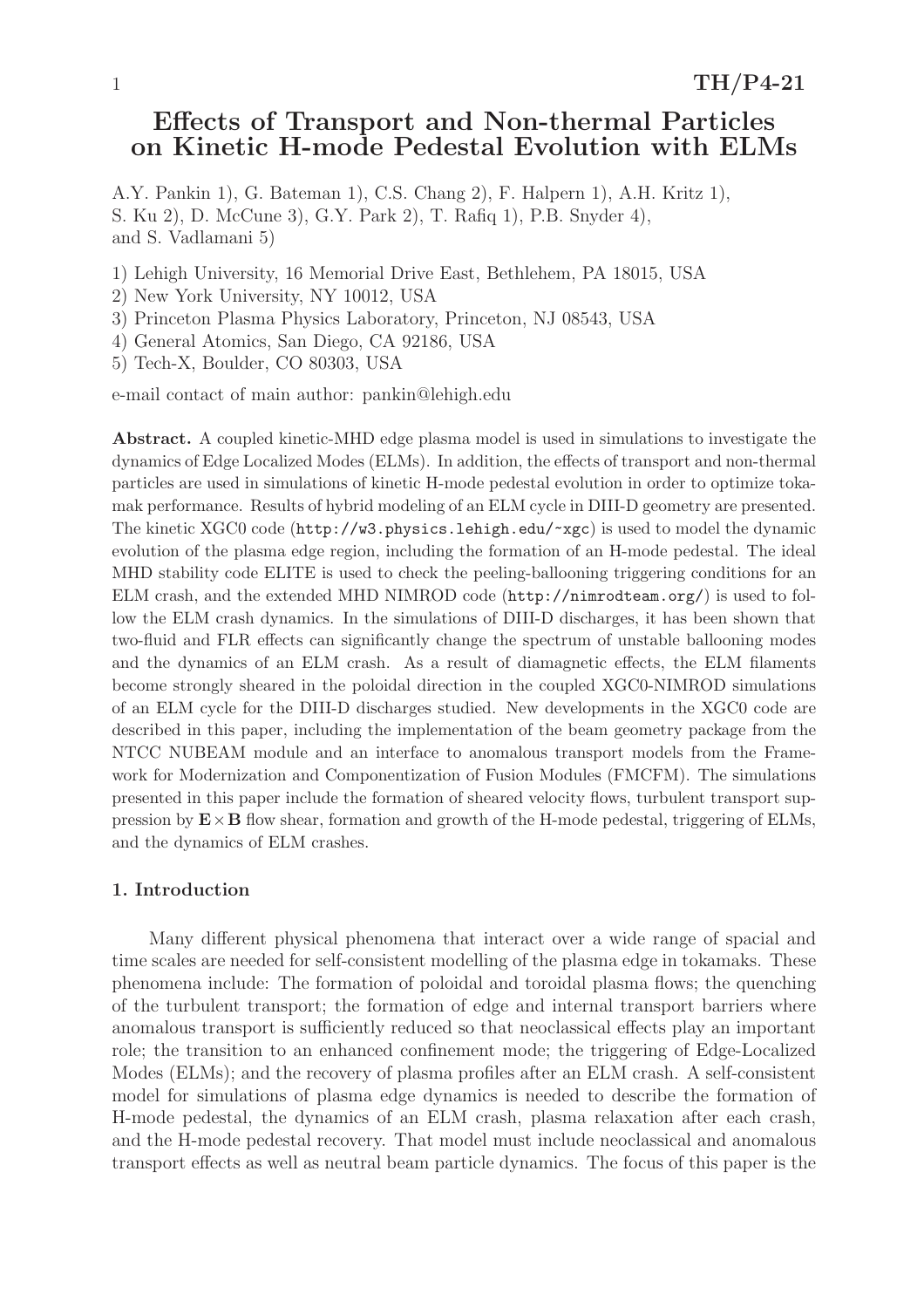application of a self-consistent kinetic-MHD model in plasma simulations to investigate the dynamics of pedestal evolution and ELM crashes in order to optimize tokamak performance. The prediction of the instabilities that drive ELM crashes and the development of mechanisms for their mitigation are among the most challenging issues for whole device tokamak plasma modeling.

In this study, the formation and growth of the H-mode pedestal is simulated using the kinetic XGC0 code [1]. The XGC0 code can accurately compute the neoclassical effects and plasma flows that are important in self-consistent simulations of the plasma edge region where the turbulence is strongly reduced due to the strong  $\mathbf{E} \times \mathbf{B}$  flow shear. XGC0 is a highly efficient, massively parallel kinetic neoclassical particle code, which can simulate the entire plasma volume during the time scale of the experimentally observed pedestal growth and ELM cycles. The XGC0 code conserves the energy and momentum during particle collisions as well as simplified ionization and charge exchange interactions in a Monte Carlo neutral particle transport model. The evolution of the radial electric field is evaluated self-consistently with particle dynamics. Magnetic field ripple can also be included for an evaluation of ripple induced transport of fast ions. The formation of an H-mode pedestal and the development of strongly sheared radial electric field profiles after the L-H transition have been demonstrated in XGC0 simulations [1]. It has also been shown that the pedestal width scaling has a built-in neoclassical component as a baseline mechanism.

The peeling-ballooning stability conditions are monitored using the ELITE code [4] to compute ideal MHD stability. When the peeling-ballooning triggering conditions for an ELM crash are satisfied in the simulations presented in this paper, the plasma profiles computed by XGC are imported into the extended non-linear MHD NIMROD code [2, 3] in order to follow the dynamics of an ELM crash. NIMROD simulation results for the growth and nonlinear evolution of the instability that results in an ELM crash are presented and discussed below. Simulation results presented in this paper for the H-mode pedestal buildup and ELM dynamics in DIII-D geometry indicate that diamagnetic rotation can strongly distort the filamentary structure of ELMs and can reduce the severity of an ELM crash. Consequently, it is found that the neoclassical effects included in the XGC0 code play a significant role in the dynamics of ELM crashes.

First principles physics associated with neutral beam injection (NBI) was not included in previous XGC0 code simulations. Instead, simplified momentum, particle, and heat fluxes were used at the inner boundary of the simulation domain. Many experimental observations indicate that the torque associated with NBI leads to additional toroidal rotation, which affects the level of saturated turbulence and associated anomalous transport, as well as the structure of the H-mode pedestal. A recent extension of the XGC0 code, which includes implementation of the beam geometry package from the NTCC NUBEAM module [5], is described in this paper. The NUBEAM module has been verified against other NBI codes [6] and validated against experimental data from a large number of tokamak discharges.

This paper is organized as follows: The results of coupled XGC/NIMROD simulations are presented in the Section 2 where FLR and two-fluid effects are discussed. New developments related to the implementation of neutral beam physics and self-consistent anomalous drift-wave transport models in the XGC0 code are described in Section 3. Research and code advancements are summarized in Section 4.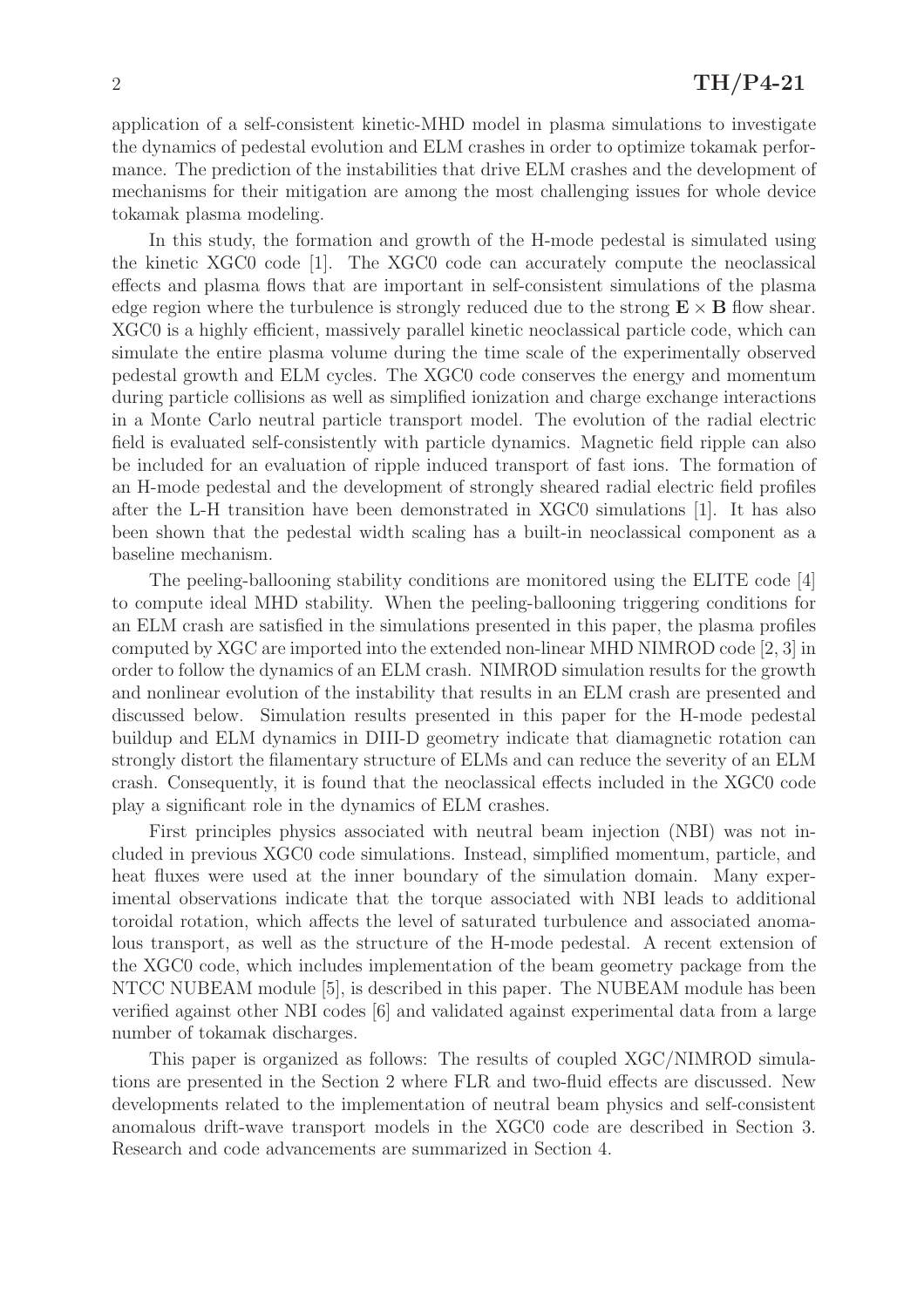## 2. Kinetic-MHD modeling of an ELM cycle

Recently, the extended non-linear MHD code NIMROD [2, 3] has been be coupled together with the kinetic XGC0 code. The NIMROD code uses a high-order finite element representation that provides the necessary accuracy for MHD instability simulations. This representation also allows for strong transport anisotropy with realistic parameters. The NIMROD code is routinely used for plasmas with Lundquist numbers larger than 10<sup>8</sup> and for plasmas with very anisotropic heat fluxes, as indicated by the ratio of parallel and perpendicular transport coefficients  $\chi_{\parallel}/\chi_{\perp} > 10^9$ . A combination of leap-frog advance and semi-implicit methods for MHD terms makes it possible to resolve the multiple time-scale physics from ideal MHD  $(\mu s)$  time scales to transport (ms) time scales.

bility thresholds found with the ELITE  $\zeta_{0.15}$ Numerous verification studies have been carried out in which NIMROD results have been compared with the results of other MHD codes as well as analytic scalings [7, 8]. In order to assure that the growth rates and peeling-ballooning stacode qualitatively agree with the stability threshold found with the NIMROD code, the two MHD codes have been benchmarked against each other for a sample equilibrium from a Center for Plasma Edge Simulation (CPES) coupled kinetic-MHD study [9, 10]. An equilibrium that is based on DIII-D discharge 113317 was selected for the comparison. The growth rates as a function of toroidal mode number computed with the NIMROD and ELITE codes



FIG. 1. Growth rates as a function of toroidal mode number computed with the NIMROD and ELITE codes for the DIII-D discharge 113317.

are shown in Fig. 1. In this example, the growth rates computed by NIMROD are approximately two times higher than the growth rates computed with the ELITE code, and the peeling-ballooning threshold computed with NIMROD is lower. The differences in results can be explained by differences in the resistivity profiles in ELITE and NIMROD. The ELITE code is an ideal MHD code with zero resistivity in the plasma core and infinite resistivity in the vacuum region. For linear NIMROD runs, the resistivity in the "vacuum" region is up to  $1 \times 10^6$  larger than in the core plasma, approaching the ideal limit. For the free-boundary simulations, the resistivity has the Spitzer temperature dependence  $T^{-3/2}$ . For the DIII-D simulations shown here, the temperature ratio between the core and edge is approximately 500, which yields a resistivity ratio of approximately  $10<sup>5</sup>$ . For simulations with lower resistivities in the plasma region and higher resistivities in the vacuum region, NIMROD yields results that are in better agreement with the ELITE results. Despite the differences in the growth rates, the eigenfunctions computed with NIMROD and ELITE agree reasonably well [11]. This makes it possible to use the NIMROD code for nonlinear evolution studies of ELM crashes and to use the ELITE code, which is better validated against the experimental data, for the linear peeling-ballooning stability analysis of plasma profiles computed with the XGC0 kinetic code.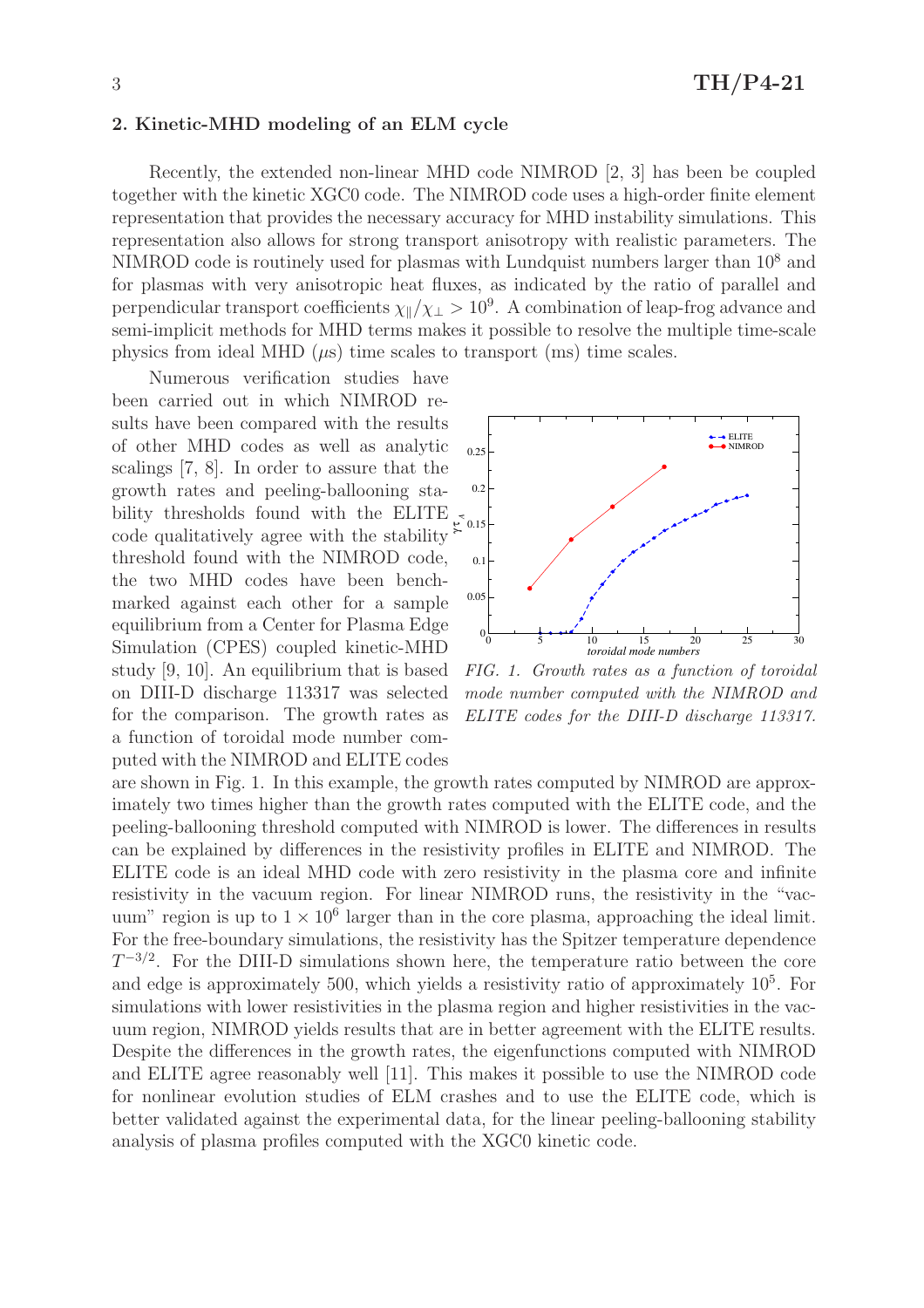

FIG. 2. The growth rates as function of toroidal mode numbers computed in the NIMROD simulations of ELM unstable equilibrium for the DIII-D discharge 96333 without two-fluid effects (left panel) and with two-fluid effect (right panel).

The dynamics of ELM crashes in several DIII-D discharges have been studied using coupled XGC0/NIMROD simulations. In these coupled simulations, the linear ideal MHD stability code ELITE is used to identify if an equilibrium is unstable to a peeling or ballooning mode that can develop into an ELM crash. If the ELITE code finds a mode with a linear growth rate that is above the typical threshold for ELM instability (usually taken to be one half of the ion diamagnetic drift frequency), then the corresponding kinetic equilibrium is transferred to the NIMROD code in order to carry out a simulation of the nonlinear evolution of the ELM crash. In these nonlinear NIMROD simulations of DIII-D discharges, it has been shown that the dynamics of an ELM crash is strongly affected by two-fluid effects. These effects are represented by the gyro-viscous and Hall terms that have been recently implemented in the generalized Ohm's law and in the momentum equation in the NIMROD code [12, 13, 11]. The two-fluid effects tend to stabilize high mode numbers [13]. The stabilization of the high-n modes, which have a relatively fine spatial scale, should make the corresponding nonlinear computation easier. Two-fluid effects on the growth rates are demonstrated in Fig. 2, in which the growth rate is plotted as a function of toroidal mode number for NIMROD computations with and without two-fluid effects included. The two-fluid effects cause the modes to rotate with a poloidal drift frequency comparable to the diamagnetic frequency, and this mode rotation makes it more difficult to advance the equations in time. It is shown in Fig. 3 that the ELM filaments are strongly sheared by diamagnetic effects in the H-mode pedestal region. Such shearing will influence the heat load associated with ELM crashes and might significantly increase the propagation time of ELMs through the pedestal region.

## 3. Implementation of effects of non-thermal particles and anomalous transport in the XGC0 code

Turbulence-driven transport is modeled in XGC0 as a radial random walk diffusion of particle orbits with diffusivity computed using a predictive transport model. Either the GLF23 gyro-Landau-fluid model or the Multi-Mode fluid based drift-wave transport model can be utilized in XGC0 code simulations using an interface that was created as a part of the Framework for Modernization and Componentization of Fusion Modules (FMCFM)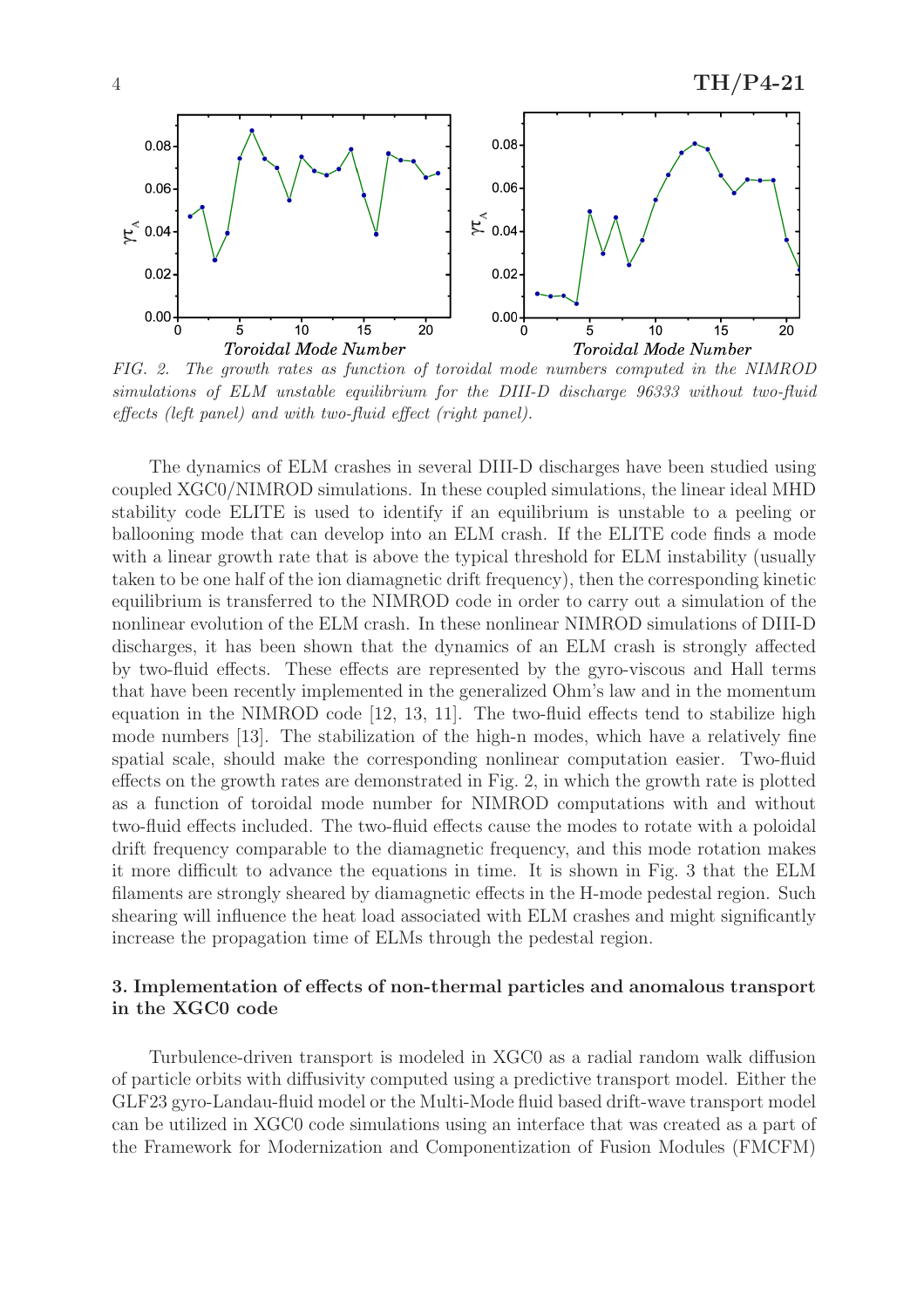

FIG. 3. Contour plots of the electron temperature perturbation during an ELM crash computed with the NIMROD code for the DIII-D discharge 96333. The code is initialized with an ELM unstable equilibrium computed from the plasma profiles that are advanced with the XGC0 code. The left panel shows the electron temperature perturbation contour plot during the linear stage of a ballooning instability that leads to an ELM crash; the right panel corresponds to the nonlinear stage of the ELM crash, when the ELM filaments are sheared by the diamagnetic effects in the poloidal direction.

project. The dynamic evolution of the plasma edge region is seen in self-consistent simulations carried out using the XGC0 code. These simulations include the formation of sheared velocity flows and  $\mathbf{E} \times \mathbf{B}$  flow shear (for example, see Fig. 4), turbulence transport suppression, and formation of an H-mode pedestal. The XGC0 code includes several models that take into account the  $E \times B$  flow shear effect on the anomalous transport. These reduced models are based on the idea of turbulent transport suppression similar to the Hamaguchi-Horton model [14] and the Hahm-Burrel model [15]. The flow shear effect can be directly included in the MMM95 and GLF23 models by taking into account the  $\mathbf{E} \times \mathbf{B}$  flow shear rates in the computation of ITG and TEM growth rates. Self-consistent particle and thermal diffusivities computed with the GLF23 model are shown in Fig. 5. The anomalous transport is significantly nonuniform in the pedestal area. The anomalous transport leads to the relaxation of plasma profiles toward marginally stable profiles. This conclusion becomes evident by comparison of the left and right panels in Fig. 5, which correspond to the diffusivity profiles at the beginning and at the end of the simulation. The particle diffusivities are typically smaller than the thermal diffusivities during the simulation. The electron diffusivity profiles exhibit a similar behavior.

The XGC0 code takes into consideration the effects of background neutrals [1]. The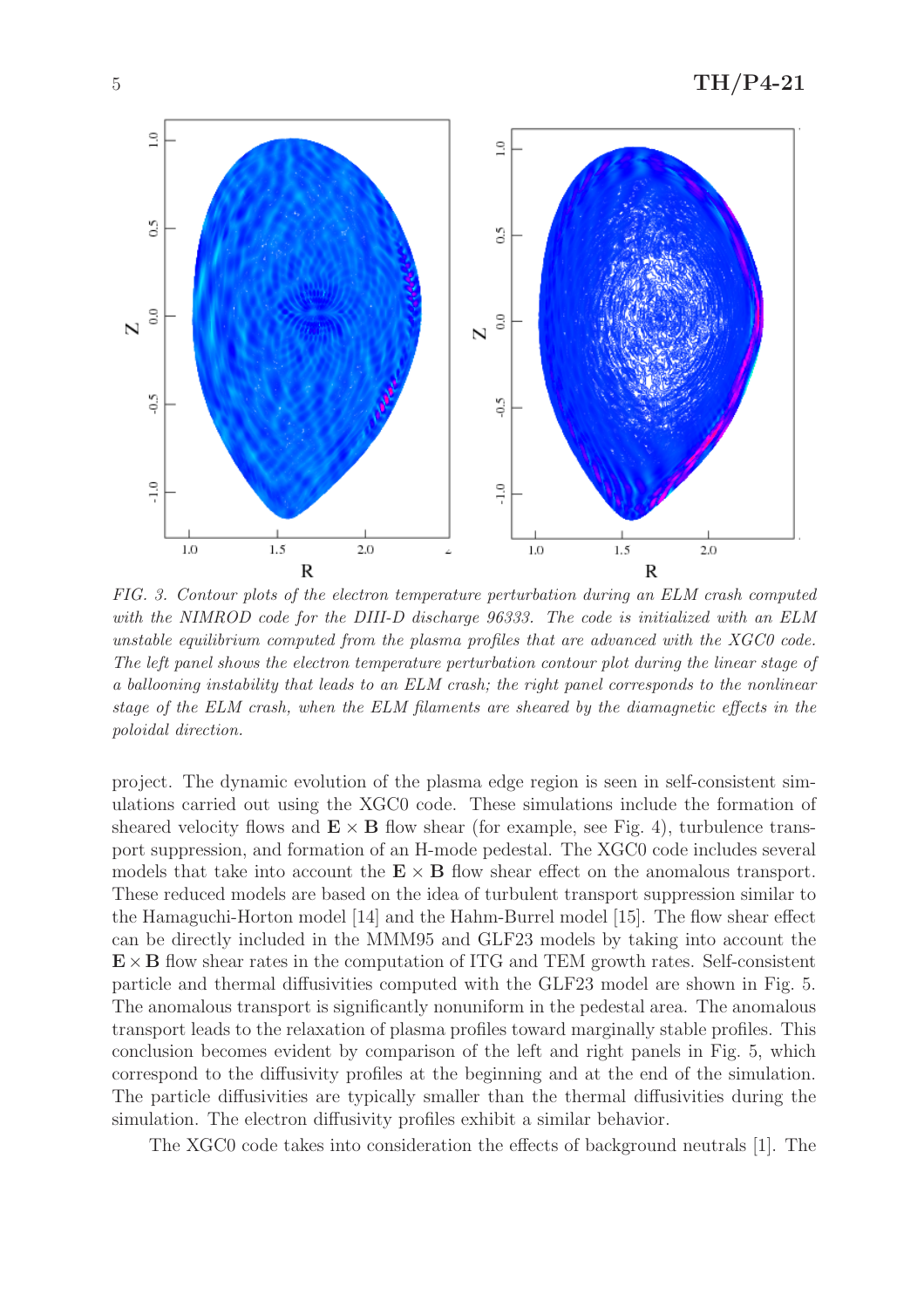



FIG. 4. XGC0 simulation results for  $(a)$ the parallel flow, (b) the poloidal flow, and (c) the radial electric field in the edge region of DIII-D discharge 113317. This figure demonstrates the formation of sheared flows and the redistribution of particle fluxes near the separatrix.

neutrals start outside of the separatrix from a prescribed birth surface with a Maxwellian velocity distribution at the Franck-Condon temperature. The neutrals model takes into account charge exchange, ionization, and elastic collisions. In the current study, the model for background neutrals is extended to include fast neutrals that are generated by the neutral beam injection. In this new model for non-thermal neutrals, no assumption is made about the distribution function of fast neutrals. The velocities of incoming neutrals are individually computed in the beam geometry module NBLINE, which was originally developed as a part the National Transport Code Collaboration (NTCC) [16] NUBEAM module [5]. The NUBEAM beam geometry package supports multiple neutral beams with individual geometries, including different shapes for the ion sources, and the package takes into account realistic beam compositions. The straight line tracker from the NUBEAM module, XSTRALN, is used to track neutrals up to the point where they enter the plasma. The NTCC Plasma State module is used to access the beam geometry information and beam voltages. The Plasma State module provides access to an extensive database of NBI geometries for different tokamaks. Individual beam powers, which are generally functions of time, are provided through the XGC0 namelist.

In the NBLINE module, neutrals are started with random angles at the injector plate and they are tracked to the tokamak plasma edge. The horizontal and vertical divergences of the neutral beams are taken into account. Once the neutrals enter the plasma, they are handled by the model for neutrals in the XGC0 code. The NBI equilibrium distribution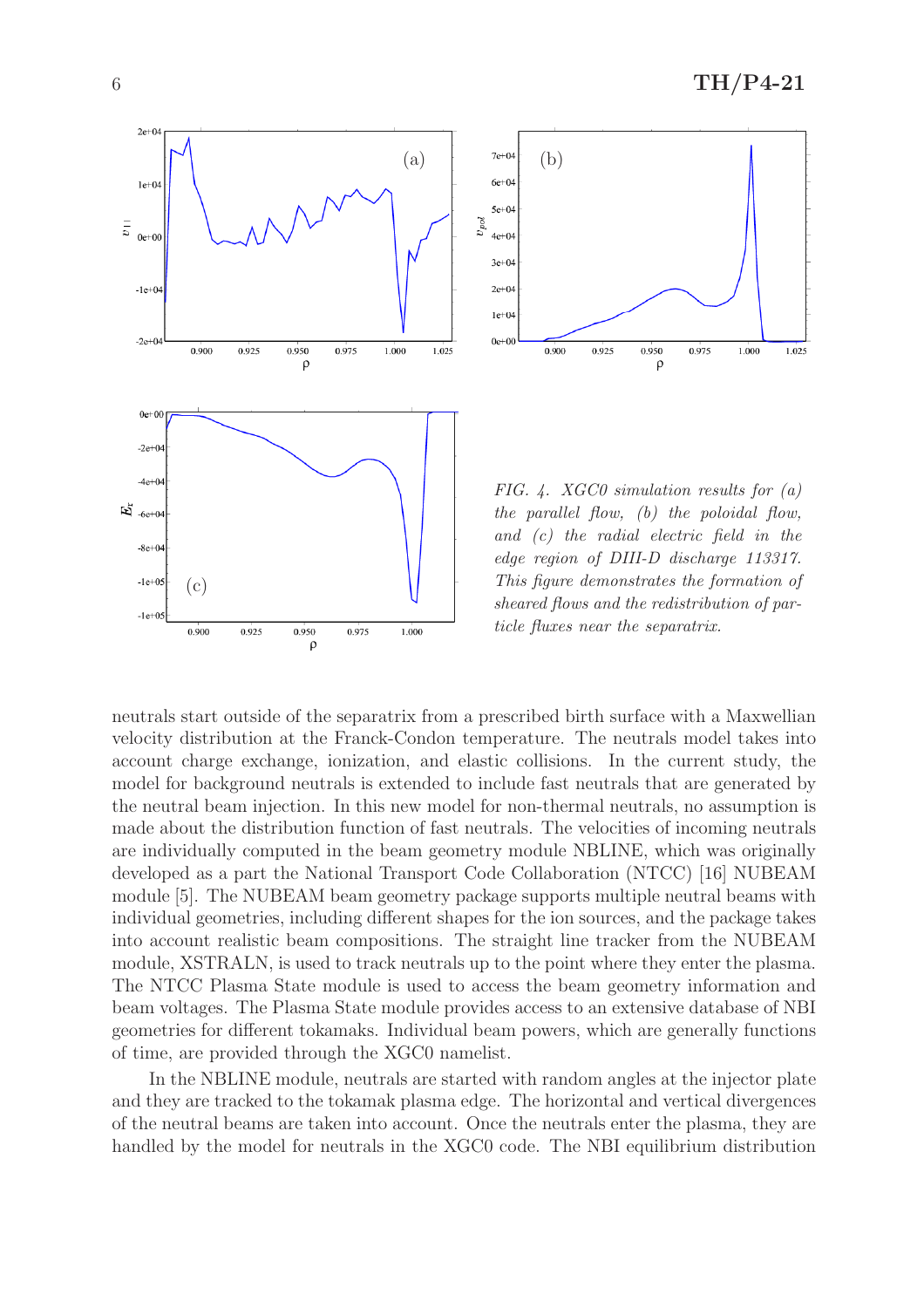

FIG. 5. Thermal and particle ion diffusivities computed with the drift-wave GLF23 transport model from the FMCFM interface in the XGC0 code. The diffusivities are shown after the first time step in the left panel, and the diffusivities are shown close to the end of the simulation. The thermal diffusivities are shown as solid curves and particle diffusivities are shown as dotted curves.

function is evaluated for a fixed kinetic background for several time slices using a "goosing" technique that is used in the NUBEAM module. This technique is used in order to accelerate the collision and charge exchange operators artificially so that only selected orbits are evaluated for each specific time slice. In this way, one can account for the slow process of neutral beam slowing on the fast kinetic time scale. The non-thermal particles that are generated with the NBLINE module are involved in the same atomic processes as the background neutrals. However, because energies of non-thermal neutrals are much higher than energies of background neutrals, the cross section tables that are used in the XGC0 code will need to be updated. The NTCC PREACT module will be implemented in the XGC0 code and will provide access to the cross-sections over the range of energies that are applicable to the neutral beam particles.

### 4. Summary

ELMy H-mode DIII-D discharges are studied with a self-consistent numerical model that includes coupled kinetic-MHD simulations and ideal MHD stability analysis. The formation and growth of the H-mode pedestal are simulated using the kinetic XGC0 code. The peeling-ballooning triggering conditions for ELM crashes are monitored with the ELITE linear stability code. ELM crash dynamics are modeled with the extended nonlinear MHD NIMROD code. In the coupled XGC0/NIMROD simulations of an ELM cycle in DIII-D geometry, it is demonstrated that two-fluid and FLR effects can significantly change the spectrum of unstable ballooning modes and the dynamics of an ELM crash. As a result of diamagnetic effects, the ELM filaments become strongly sheared in the poloidal direction for the DIII-D discharges studied in this paper.

New developments in the XGC0 code are described, which include the implementation of the beam geometry package from the NTCC NUBEAM module as well as the FMCFM interface to anomalous transport models. The NBLINE beam geometry module that was originally developed as a part of the NTCC NUBEAM module has been implemented in the XGC0 code. The non-thermal neutrals are followed from the beam source